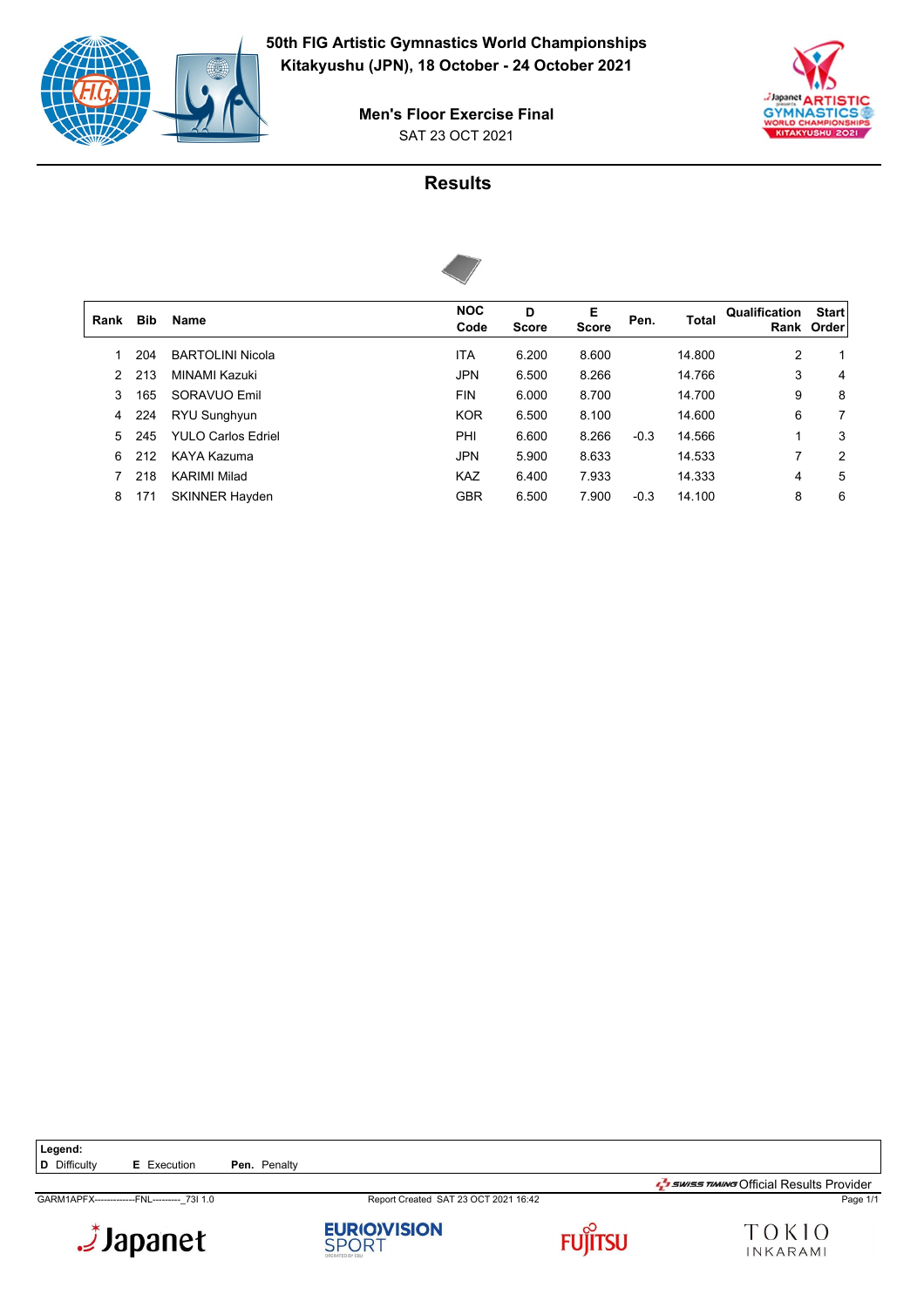



SAT 23 OCT 2021 **Men's Pommel Horse Final**

# **Results**



|      |            |                           | $\sim$             |                   |                   |      |              |               |                            |
|------|------------|---------------------------|--------------------|-------------------|-------------------|------|--------------|---------------|----------------------------|
| Rank | <b>Bib</b> | <b>Name</b>               | <b>NOC</b><br>Code | D<br><b>Score</b> | Е<br><b>Score</b> | Pen. | <b>Total</b> | Qualification | <b>Start</b><br>Rank Order |
|      | 289        | NEDOROSCIK Stephen        | <b>USA</b>         | 6.500             | 8.766             |      | 15.266       | 2             | 6                          |
| 2    | 132        | WENG Hao                  | <b>CHN</b>         | 6.600             | 8.300             |      | 14.900       |               | 5                          |
| 2    | 212        | KAYA Kazuma               | <b>JPN</b>         | 6.600             | 8.300             |      | 14.900       | 7             | 7                          |
| 4    | 219        | <b>KURBANOV Nariman</b>   | <b>KAZ</b>         | 6.200             | 8.566             |      | 14.766       | 6             | 1                          |
| 5.   | 291        | <b>YODER Alec</b>         | <b>USA</b>         | 6.500             | 8.266             |      | 14.766       | 3             | 3                          |
| 6    | 170        | NATHAN Joshua             | <b>GBR</b>         | 6.600             | 8.133             |      | 14.733       | 5             | 8                          |
|      | 141        | <b>UDE Filip</b>          | <b>CRO</b>         | 6.100             | 7.733             |      | 13.833       | 8             | 2                          |
| 8    | 103        | <b>MERDINYAN Harutyun</b> | <b>ARM</b>         | 6.200             | 7.200             |      | 13.400       | 10            | 4                          |
|      |            |                           |                    |                   |                   |      |              |               |                            |

Legend:<br>**D** Difficulty **E** Execution **Pen.** Penalty

Japanet.

**EURIO)VISION**<br>SPORT





 $\frac{1}{2}$ swiss TIMING Official Results Provider

GARM1APPH-------------FNL---------\_73I 1.0 Report Created SAT 23 OCT 2021 18:55 Page 1/1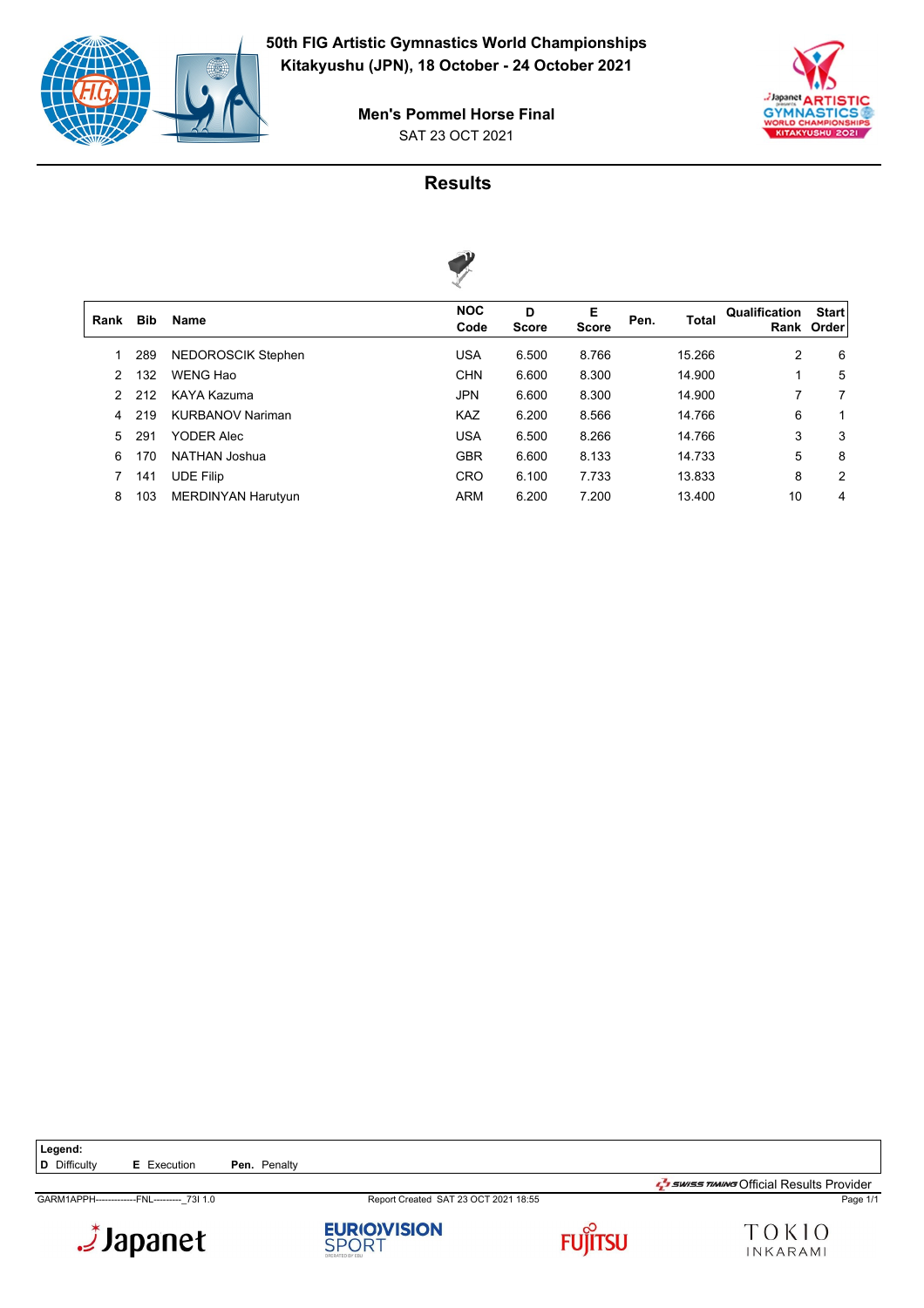



SAT 23 OCT 2021 **Men's Rings Final**

# **Results**



| Rank          | <b>Bib</b> | <b>Name</b>               | <b>NOC</b><br>Code | D<br><b>Score</b> | Е<br><b>Score</b> | Pen. | <b>Total</b> | Qualification | <b>Start</b><br>Rank Order |
|---------------|------------|---------------------------|--------------------|-------------------|-------------------|------|--------------|---------------|----------------------------|
|               | 130        | LAN Xingyu                | <b>CHN</b>         | 6.400             | 8.800             |      | 15.200       | 1             | 4                          |
| $\mathcal{P}$ | 206        | LODADIO Marco             | ITA                | 6.300             | 8.566             |      | 14.866       | 9             | 8                          |
| 3             | 208        | <b>MARESCA Salvatore</b>  | ITA                | 6.200             | 8.633             |      | 14.833       | 7             | 2                          |
| 3             | 252        | <b>KLIMENTEV Grigorii</b> | <b>RGF</b>         | 6.200             | 8.633             |      | 14.833       | 3             | 6                          |
| 5.            | 106        | <b>HOFCK Vinzenz</b>      | <b>AUT</b>         | 6.200             | 8.533             |      | 14.733       | 3             | 7                          |
| 6             | 276        | <b>COLAK Ibrahim</b>      | <b>TUR</b>         | 6.200             | 8.466             |      | 14.666       | 3             | 5                          |
|               | 125        | <b>FMARD William</b>      | CAN                | 6.000             | 8.533             |      | 14.533       | 6             | 3                          |
| 8             | 172        | <b>TULLOCH Courtney</b>   | <b>GBR</b>         | 6.200             | 8.000             |      | 14.200       | 7             |                            |
|               |            |                           |                    |                   |                   |      |              |               |                            |

Legend:<br>**D** Difficulty **E** Execution **Pen.** Penalty

Japanet.

**EURIO)VISION**<br>SPORT



GARM1APSR-------------FNL---------\_73I 1.0 Report Created SAT 23 OCT 2021 20:02 Page 1/1  $\frac{1}{2}$ swiss TIMING Official Results Provider

TOKIO INKARAMI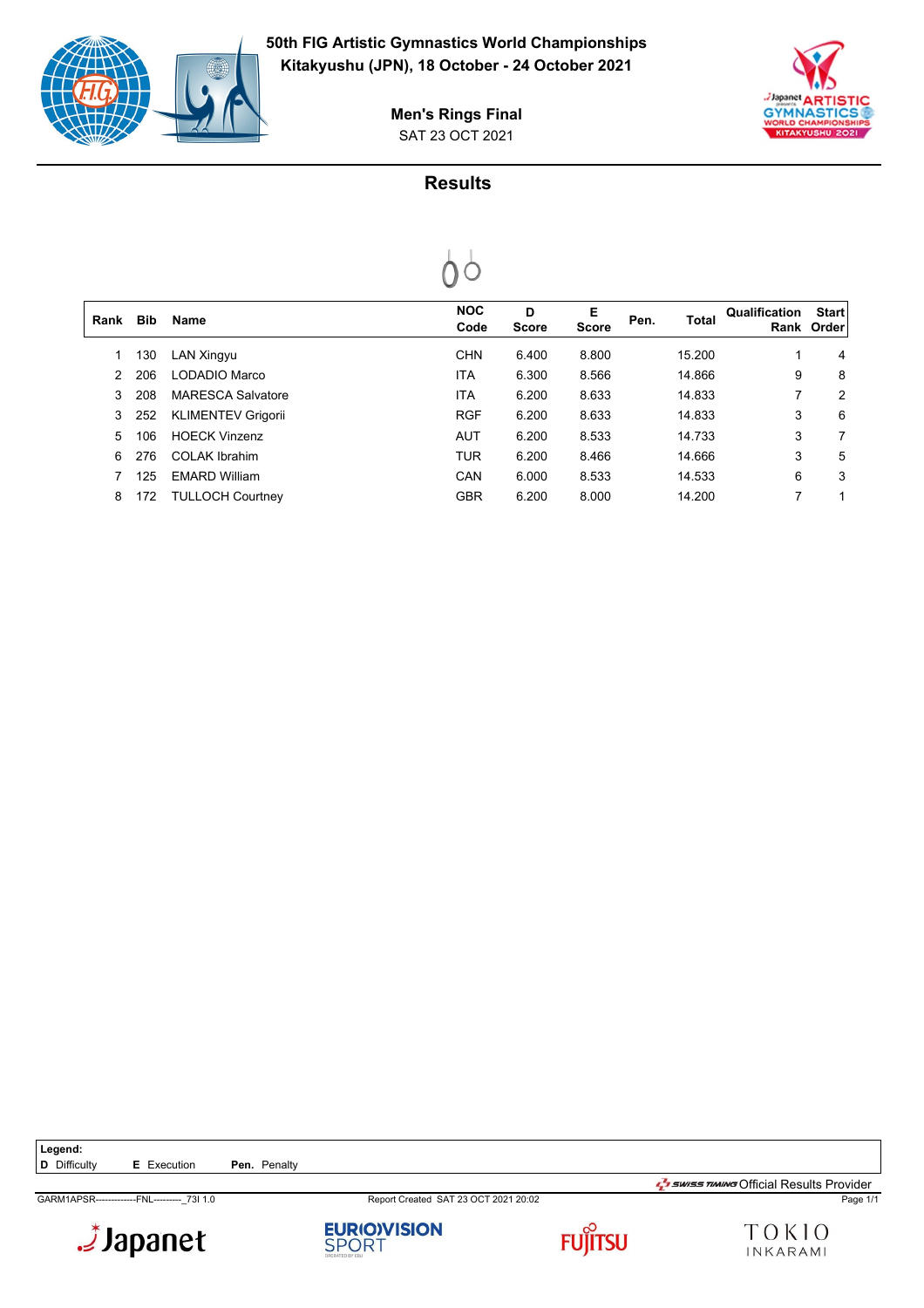



SUN 24 OCT 2021 **Men's Vault Final**

### **Results**



| Rank | Bib | Name                      | <b>NOC</b><br>Code | Vault                | D<br><b>Score</b> | Е<br><b>Score</b> | Pen.   | Vault<br><b>Score</b> |               | <b>Total Qualification</b> | <b>Start</b><br>Rank Order |
|------|-----|---------------------------|--------------------|----------------------|-------------------|-------------------|--------|-----------------------|---------------|----------------------------|----------------------------|
|      | 245 | <b>YULO Carlos Edriel</b> | PHI                | 1                    | 5.600             | 9.200             |        |                       | 14.800 14.916 | 3                          | 1                          |
|      |     |                           |                    | $\overline{2}$       | 5.600             | 9.433             |        | 15.033                |               |                            |                            |
| 2    | 215 | YONEKURA Hidenobu         | <b>JPN</b>         | 1                    | 6.000             | 9.000             |        | 15.000                | 14.866        | 4                          | 2                          |
|      |     |                           |                    | $\overline{2}$       | 5.600             | 9.133             |        | 14.733                |               |                            |                            |
| 3    | 202 | <b>MEDVEDEV Andrey</b>    | <b>ISR</b>         | 1.                   | 5.600             | 8.933             |        |                       | 14.533 14.649 | 5                          | 5                          |
|      |     |                           |                    | $\mathbf{2}^{\circ}$ | 5.600             | 9.166             |        | 14.766                |               |                            |                            |
| 4    | 205 | <b>GRASSO Thomas</b>      | <b>ITA</b>         | 1.                   | 5.600             | 9.233             |        |                       | 14.833 14.549 | 6                          | 6                          |
|      |     |                           |                    |                      | 2 5.200           | 9.166             | $-0.1$ | 14.266                |               |                            |                            |
| 5.   | 226 | YANG Hakseon              | <b>KOR</b>         |                      | 1 5.600           | 9.166             |        |                       | 14.766 14.399 | 2                          | 3                          |
|      |     |                           |                    |                      | 2 6.000           | 8.033             |        | 14.033                |               |                            |                            |
| 6    | 172 | <b>TULLOCH Courtney</b>   | <b>GBR</b>         | 1.                   | 5.600             | 8.700             |        |                       | 14.300 14.383 | $\overline{7}$             | 4                          |
|      |     |                           |                    |                      | 2 5.600           | 8.866             |        | 14.466                |               |                            |                            |
| 7    | 280 | <b>CHEPURNYI Nazar</b>    | <b>UKR</b>         | 1.                   | 5.600             | 9.266             |        |                       | 14.866 14.149 | 1                          | 8                          |
|      |     |                           |                    | $\overline{2}$       | 5.600             | 7.933             | $-0.1$ | 13.433                |               |                            |                            |
| 8    | 125 | <b>EMARD William</b>      | <b>CAN</b>         | 1.                   | 5.200             | 8.066             |        |                       | 13.266 13.199 | 8                          | 7                          |
|      |     |                           |                    |                      | 2 5.200           | 7.933             |        | 13.133                |               |                            |                            |

Legend:<br>**D** Difficulty **E** Execution **Pen.** Penalty

Japanet.



GARM1APVT-------------FNL---------\_73J 1.0 Report Created SUN 24 OCT 2021 17:06 Page 1/1





 $\frac{1}{2}$ swiss TIMING Official Results Provider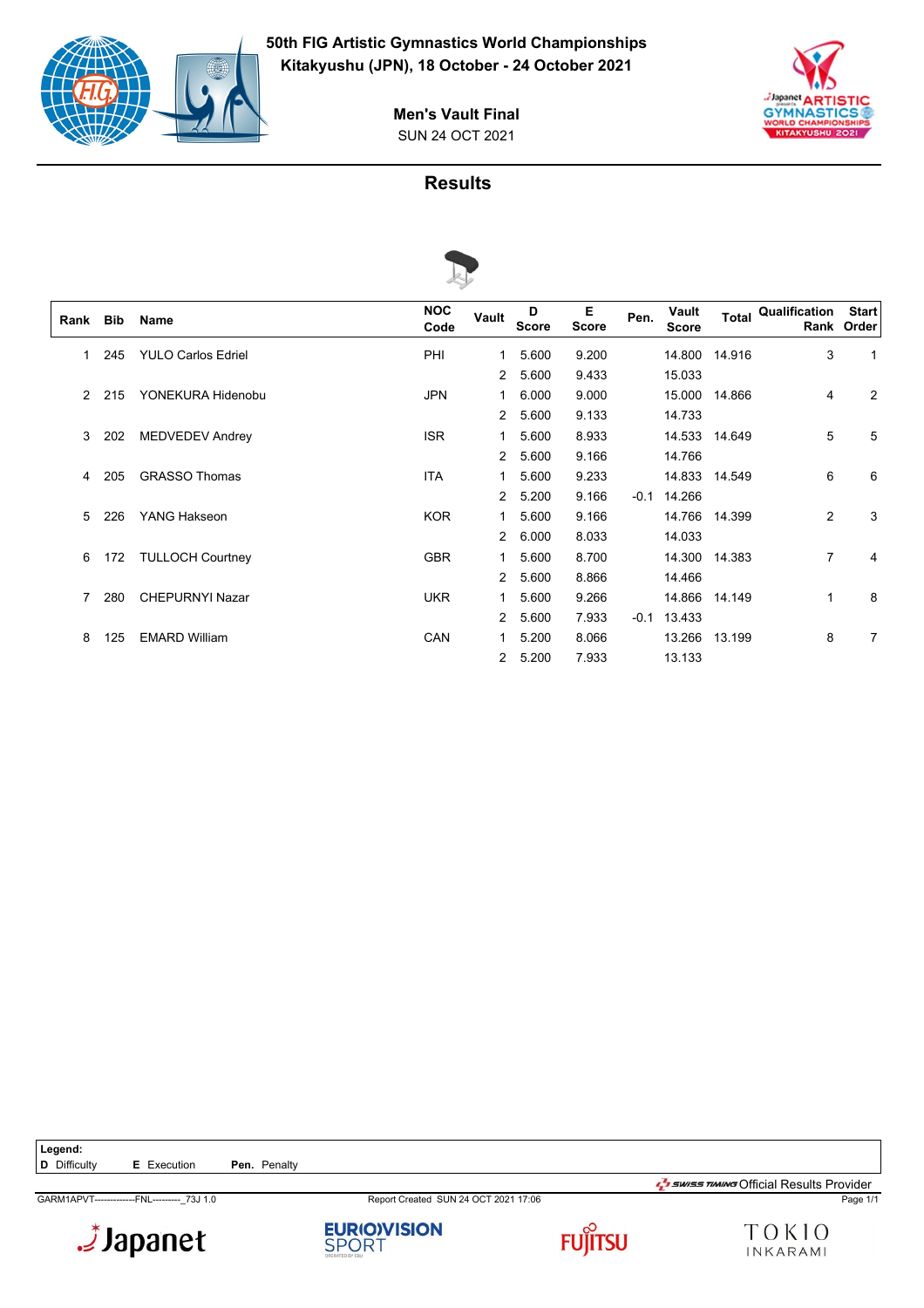



#### SUN 24 OCT 2021 **Men's Parallel Bars Final**

# **Results**



|               |            |                           | $\cdots$           |                   |                   |      |              |               |                            |
|---------------|------------|---------------------------|--------------------|-------------------|-------------------|------|--------------|---------------|----------------------------|
| Rank          | <b>Bib</b> | <b>Name</b>               | <b>NOC</b><br>Code | D<br><b>Score</b> | Е<br><b>Score</b> | Pen. | <b>Total</b> | Qualification | <b>Start</b><br>Rank Order |
|               | 128        | HU Xuwei                  | <b>CHN</b>         | 6.600             | 8.866             |      | 15.466       | 3             | 6                          |
| $\mathcal{P}$ | 245        | <b>YULO Carlos Edriel</b> | PHI                | 6.400             | 8.900             |      | 15.300       |               | 3                          |
| 3             | 131        | SHI Cong                  | <b>CHN</b>         | 6.000             | 9.066             |      | 15.066       | 4             | 8                          |
| 4             | 211        | <b>HASHIMOTO Daiki</b>    | <b>JPN</b>         | 6.200             | 8.800             |      | 15.000       | 5             |                            |
| 5             | 288        | <b>MOLDAUER Yul</b>       | <b>USA</b>         | 6.400             | 8.600             |      | 15.000       | 6             | 7                          |
| 6             | 212        | KAYA Kazuma               | <b>JPN</b>         | 6.300             | 8.600             |      | 14.900       | 8             | 2                          |
|               | 117        | SOUZA Caio                | <b>BRA</b>         | 6.100             | 8.466             |      | 14.566       | 9             | 5                          |
| 8             | 257        | <b>BAUMANN Christian</b>  | SUI                | 6.200             | 6.133             |      | 12.333       | 7             | 4                          |
|               |            |                           |                    |                   |                   |      |              |               |                            |

Legend:<br>**D** Difficulty **E** Execution **Pen.** Penalty

GARM1APPB-------------FNL---------\_73I 1.0 Report Created SUN 24 OCT 2021 19:04 Page 1/1







TOKIO INKARAMI

 $\frac{1}{2}$ swiss TIMING Official Results Provider